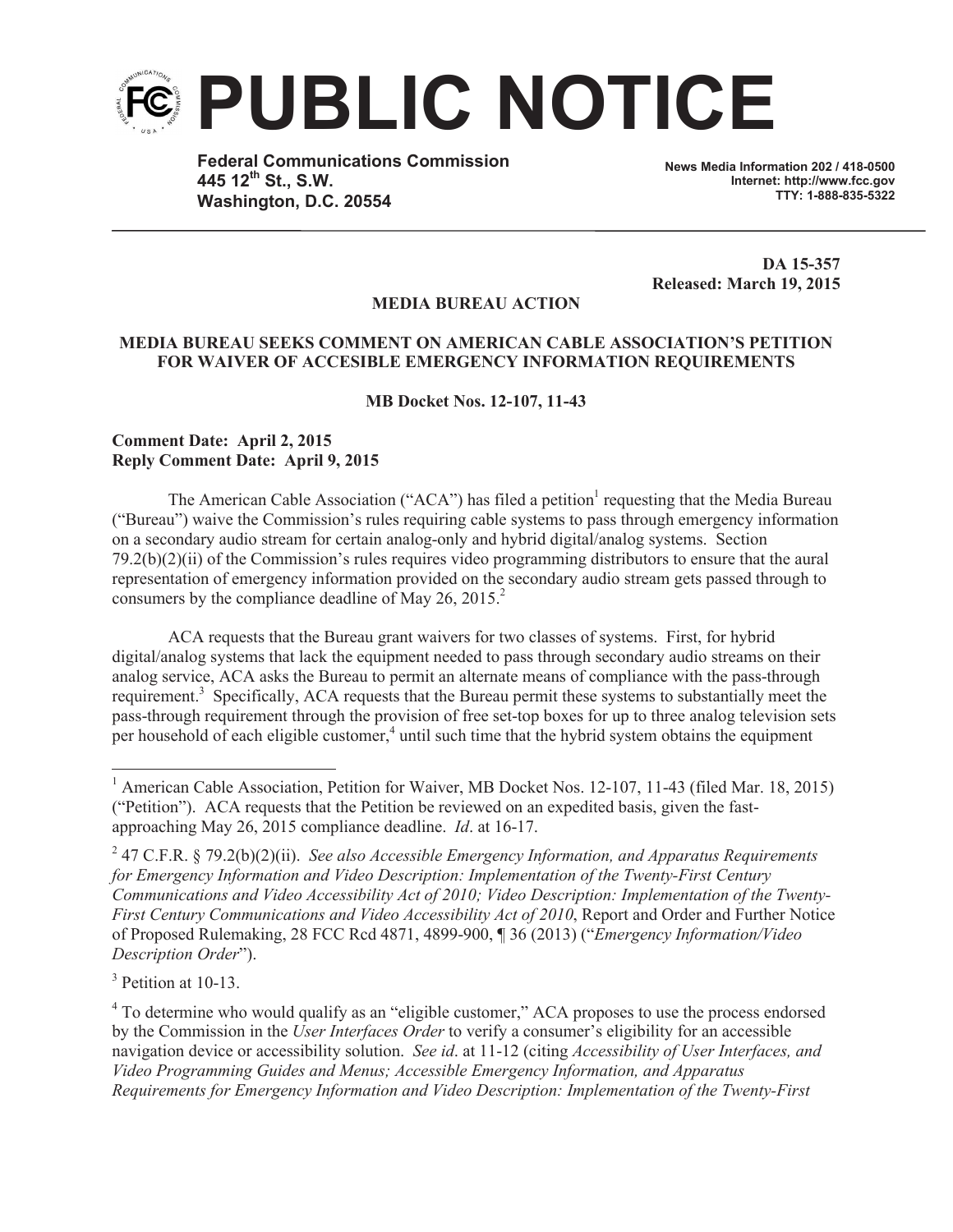necessary to provide the secondary audio stream on their analog service, or ceases providing broadcast stations in analog.<sup>5</sup> Second, for analog-only systems that lack the equipment needed to pass through secondary audio streams, ACA requests that the Bureau waive the compliance deadline until at least June 12, 2018, with the opportunity to seek a further waiver from the Bureau, if still needed at that time.<sup>6</sup> We seek comment on ACA's request.

Pursuant to sections 1.415 and 1.419 of the Commission's rules, 47 CFR §§ 1.415, 1.419, interested parties may file comments and reply comments on or before the dates indicated on the first page of this document. Comments may be filed using the Commission's Electronic Comment Filing System (ECFS). *See Electronic Filing of Documents in Rulemaking Proceedings*, 63 FR 24121 (1998).

- Electronic Filers: Comments may be filed electronically using the Internet by accessing the ECFS: http://fjallfoss.fcc.gov/ecfs2/.
- Paper Filers: Parties who choose to file by paper must file an original and one copy of each filing. If more than one docket or rulemaking number appears in the caption of this proceeding, filers must submit two additional copies for each additional docket or rulemaking number.

Filings can be sent by hand or messenger delivery, by commercial overnight courier, or by firstclass or overnight U.S. Postal Service mail. All filings must be addressed to the Commission's Secretary, Office of the Secretary, Federal Communications Commission.

- All hand-delivered or messenger-delivered paper filings for the Commission's Secretary must be delivered to FCC Headquarters at  $\frac{445}{12}$ <sup>th</sup> Street, SW, Room TW-A325, Washington, DC 20554. The filing hours are 8:00 a.m. to 7:00 p.m. All hand deliveries must be held together with rubber bands or fasteners. Any envelopes and boxes must be disposed of before entering the building.
- Commercial overnight mail (other than U.S. Postal Service Express Mail and Priority Mail) must be sent to 9300 East Hampton Drive, Capitol Heights, MD 20743.
- **•** U.S. Postal Service first-class, Express, and Priority mail must be addressed to 445  $12<sup>th</sup>$ Street, SW, Washington, DC 20554.

People with Disabilities: To request materials in accessible formats for people with disabilities (braille, large print, electronic files, audio format), send an e-mail to fcc504@fcc.gov or call the Consumer  $\&$ Governmental Affairs Bureau at (202) 418-0530 (voice), (202) 418-0432 (tty).

Filings are also available for public inspection and copying during regular business hours at the FCC Reference Information Center, Portals II, 445 12th Street, SW, Room CY-A257, Washington, DC 20554, telephone (202) 418-0270. They may also be purchased from the Commission's copy contractor, Best Copy and Printing, Inc., telephone (202) 488-5300, facsimile (202) 488-5563, or via email at fcc@bcpiweb.com.

*Century Communications and Video Accessibility Act of 2010*, MB Docket Nos. 12-108, 12-107, Report and Order and Further Notice of Proposed Rulemaking, 28 FCC Rcd 17330, 17409-11, ¶ 132 (2013) ("*User Interfaces Order*")).

5 Petition at 10-13.

6 *Id*. at 13-16.